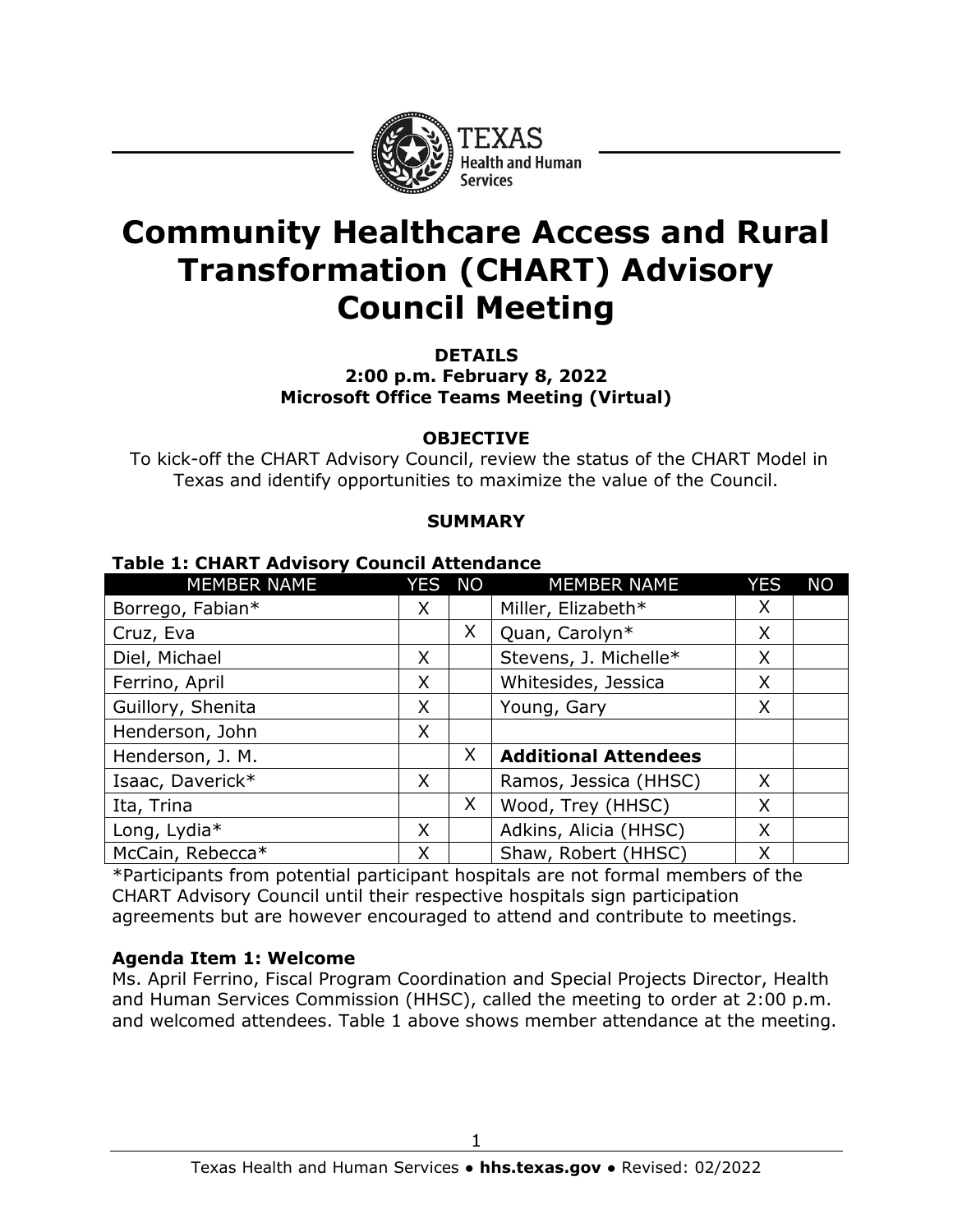## **Agenda Item 2: Opening Remarks and Staff Introductions**

Mr. Trey Wood, Chief Financial Officer, HHSC, provided opening remarks and gave staff introductions for the two new HHSC staff to support CHART: Alicia Adkins, CHART Program Supervisor and Robert Shaw, CHART Grant Specialist.

#### **Agenda Item 3: Attendee Introductions and Icebreaker**

All meeting attendees stated their name, organization, and 'rose' (favorite) and 'thorn' (least favorite) aspect of rural Texas.

## **Agenda Item 4: Advisory Council Overview**

Ms. Alicia Adkins, CHART Program Supervisor, HHSC, provided an overview of the CHART Advisory Council. Highlights included:

- Advisory Council Overview document, including contact information for all Advisory Council members.
- Advisory Council requirements, purpose and proposed committee system.

Meeting attendees participated in a pop quiz question: By land area, what is the largest rural county in Texas?

## **Agenda Item 5: The group took a 5-minute break**

Meeting attendees participated in a final pop quiz question: What best describes the role of the Advisory Council?

## **Agenda Item 6: Chart Model in Texas Overview and Resources**

Ms. April Ferrino, Fiscal Program Coordination and Special Projects Director, provided a high-level overview of the CHART Model in Texas. Highlights included:

- The CHART Community Transformation Track is a 7-year funding opportunity to test whether aligned financial incentives, increased operational flexibility and increased technical support can help rural health care providers to transform health care delivery.
- Rural hospital benefits of participation include regular Medicare payments calculated by CMS, cooperative agreement funding to support telehealth and operational flexibilities.
- In return for these benefits, rural hospitals would participate in Alternative Payment Models (APMs), take part in a telemedicine project that addresses a community health challenge and associated health equity and social determinant of health challenges, and report data for six quality measures.

The group discussed what the Medicare Capitated Payment Amount (CPA) is based on along with the baseline time-period for the Medicare CPA.

Ms. Alicia Adkins, CHART Program Supervisor, HHSC, provided an overview of the pre-implementation timeline for the CHART Model in Texas. Highlights included:

- Timeline handout included in the meeting materials.
- HHSC is currently finalizing the Needs Assessment and Asset Mapping activity to be submitted to CMS by February  $16<sup>th</sup>$ .
- Process for the draft and final Transformation Plan.
- Plans for hospital recruitment.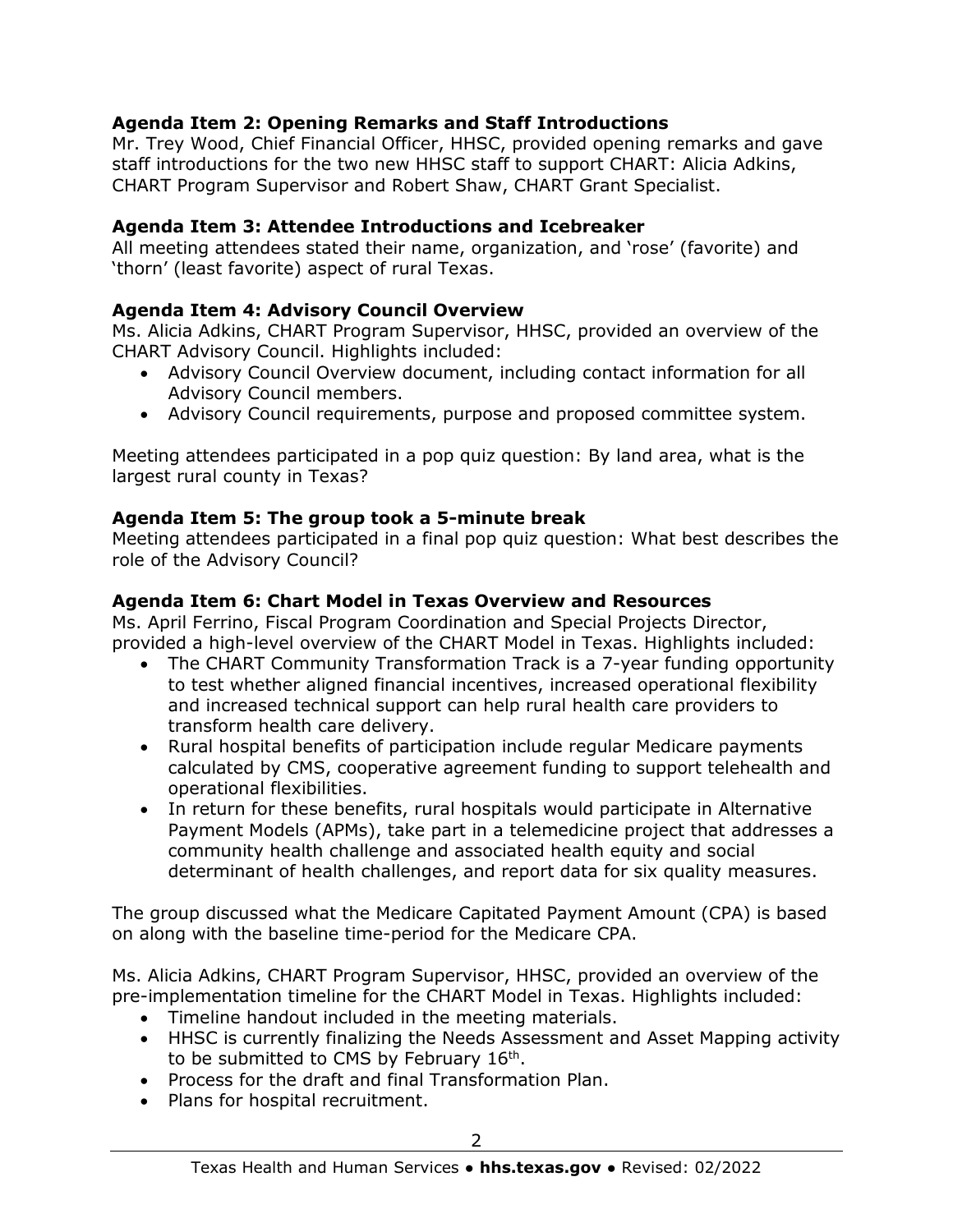The group discussed hospital recruitment efforts, including that information in the Hospital Interest Form will be used by CMS to calculate an estimated CPA to provide hospitals in May or June, which may help them decide whether to CHART is a good financial fit before signed participation agreements are due on November 1.

Mr. Robert Shaw, CHART Grant Specialist, HHSC, provided an overview of the HHSC CHART Model website. Highlights included:

- Interest Form link.
- Roadmap to Participation.
- How to sign up for CHART email updates.

## **Agenda Item 7: Group Activity: Maximizing the Value of the Council**

Meeting attendees participated in a group activity discussion on maximizing the Value of the Council. Highlights included:

How can we make the meetings as effective as possible?

- Send out meeting materials in advance, considering the length of time members will need to review specific documents.
- Meet in-person; Participate in Texas Organization of Rural and Community Hospitals (TORCH) Spring Conference (April 19-21, 2022)?

How can the Advisory Council support hospital recruitment?

- Face-to-face time is very important.
- Participate in TORCH Spring Conference.
- Provide detail and project information to hospitals with ample time for consideration (as early as possible).
- Stay focused on the Model goals.

## **Agenda Item 8: Open Discussion (Q&A)**

Ms. April Ferrino, Fiscal Program Coordination and Special Projects Director, facilitated an open discussion for meeting attendees. Highlights included:

- More detail needed on Medicare CPA calculations.
- The status of developing an Medicaid APM.
- The current definition and boundaries of the Community.
- More clarification needed on the 'Perspective Community Benchmark'.
- Concerns on how to capture the higher level of care for patients in CHART, rural hospitals are keeping and treating sicker patients in comparison to 2018 and 2019 (and expanding telemedicine may exacerbate this trend).
- Concerns on using 2018 and 201 data as the baseline for Medicare CPA, as it may result in lower payment amounts and may not be able to sustain hospitals should the pandemic and surge continue.

## **Agenda Item 9: Review Action Items for Follow-up**

Ms. April Ferrino, Fiscal Program Coordination and Special Projects Director, noted the following action items: